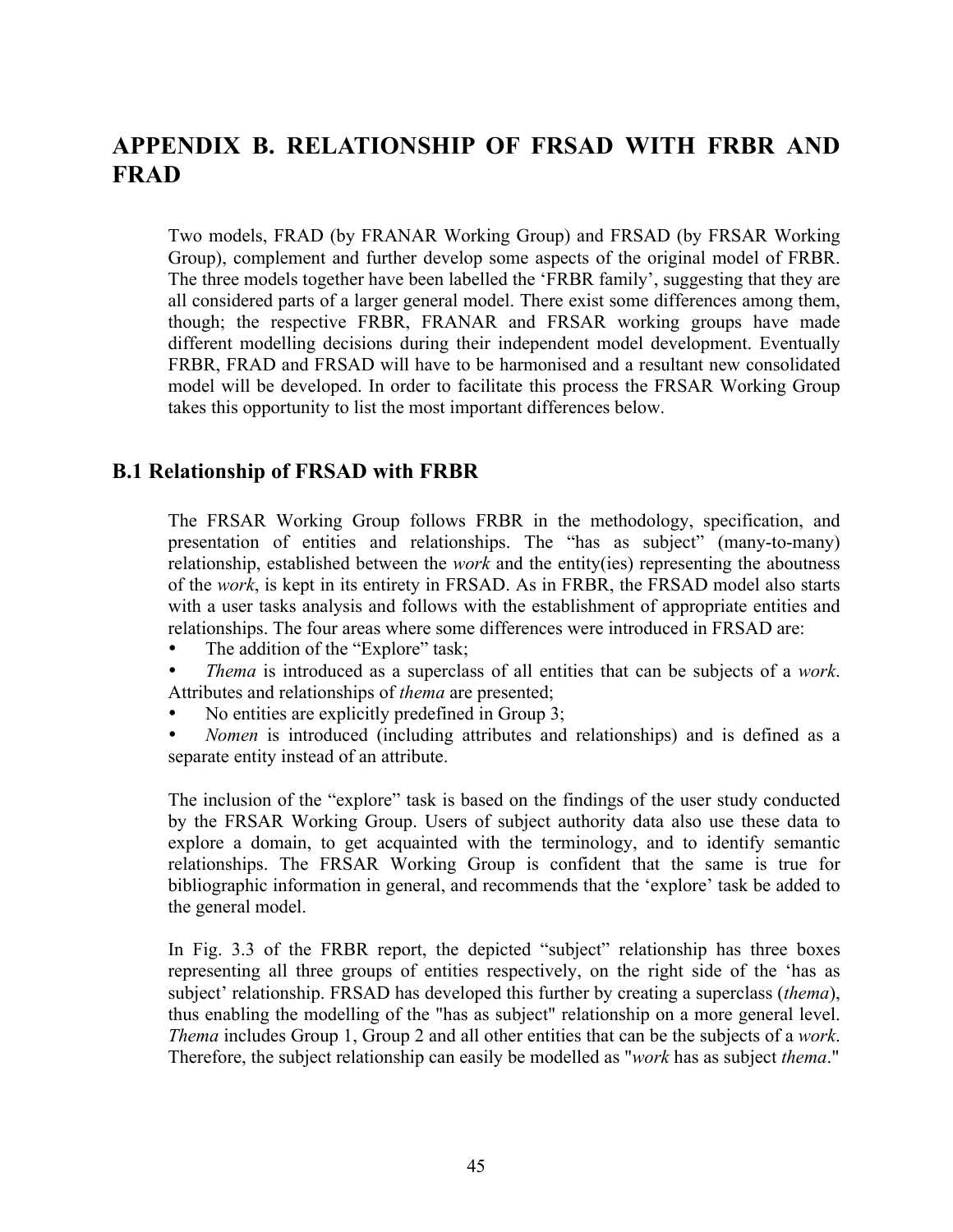FRBR defines four entities in Group 3: *concept, object, event,* and *place*. The FRSAR Working Group, based on the pilot user study, literature review, and independent analysis, decided to avoid any predefined subclasses. There seems to be no universal categorisation of *themas* and any attempt to declare one would necessarily limit the usability of a general model. Each particular implementation will need to define the categories or types of *themas*. The original FRBR Group 3 entities are, therefore, only one possible scenario. (Please refer to Section 4.1.1.)

FRSAD introduces a differentiation between a thing itself and its appellation. The appellation (name, label, etc.) is often modelled as an attribute of the entity it refers to (also in FRBR). While simpler, this approach makes it impossible to introduce the attributes (e.g. language) and relationships (e.g. the relationship between a former and current name) of the appellation itself, because in an E-R model one may not have attributes of an attribute. *Nomen* is therefore introduced in FRSAD as an entity, rather than an attribute, to enable appropriate modelling.

## **B.2 Relationship of FRSAD with FRAD**

The FRANAR Working Group was established in 1999 with the mandate of developing FRBR further in the area of authority files. Later the decision was made by FRANAR to focus on Group 2 entities and *work* only. As a consequence, the FRSAR Working Group was established to cover the 'has as subject' relationship and the appropriate entities. The FRAD and FRSAD models were therefore developed independently. The working groups, although both following FRBR and its modelling approach, have made several different decisions. The most significant ones are:

- User tasks: "Contextualise" and "Justify" in FRAD vs. "Explore" in FRSAD;
- *Name* in FRAD vs. *Nomen* in FRSAD;
- *Name*, *Identifier* and *Controlled access point* as separate entities in FRAD vs. values of the attribute "Type of *Nomen*" in FRSAD;
- *Rules* and *Agency* as new entities in FRAD and not explicitly modelled in FRSAD.

#### **B.2.1 User tasks**

The Working Group believes that "explore" is a generalisation of "contextualise" and expresses better the user task of browsing, getting acquainted, becoming familiar with, and discovering.

"Justify," on the other hand, is a task of information professionals and not end-users. It is an important task on its own, but falls within metadata creation and not metadata use. Since FRSAD follows the FRBR approach that has not extended its model to cover such tasks, it is not included in the FRSAD model.

#### **B.2.2** *Name* **and** *Nomen*

Although similar at first glance, the two entities are different: FRAD *name* is defined as "a character or group of words and/or characters by which an entity is known in the real